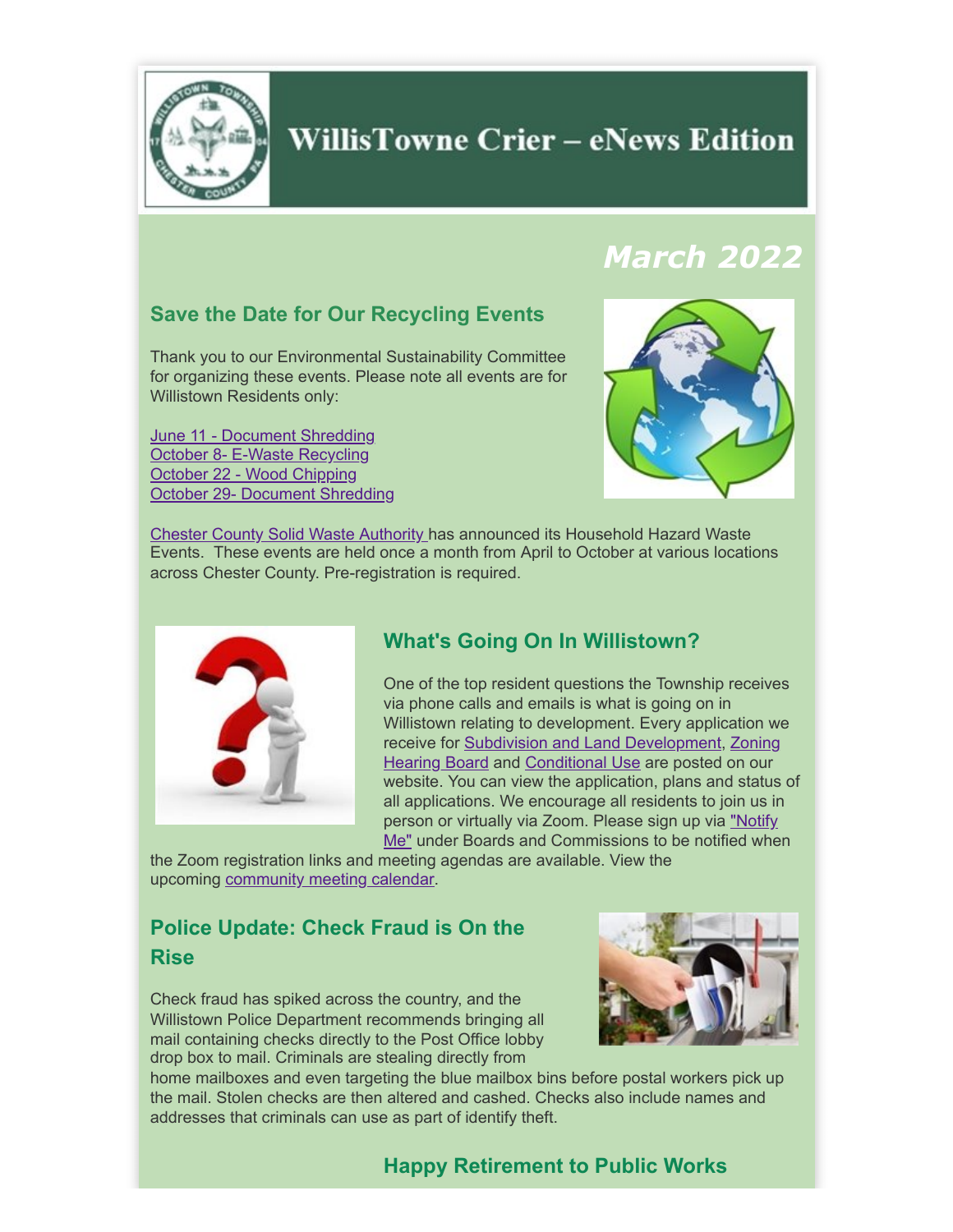

### **Director Bill Hagan**

After 10 years with Willistown Township, please join us in wishing Bill Hagan, Public Works Director, a "Happy Retirement". We thank him for his dedication and leadership to keep the Willistown Public Works Department running smoothly through sun, rain and snow. We wish Bill many years of enjoying his favorite things – spending time with his family at the beach, fishing, and golfing. Thank you for your service, Bill!

### **Comprehensive Plan Update**

Willistown Township recently sent a postcard to all residents asking for input on our [Comprehensive Plan](https://www.willistown.pa.us/DocumentCenter/View/16/Guidelines-for-Growth?bidId=).

Willistown's Comprehensive Plan, updated every ten years, looks at Willistown's history, considers current conditions, and charts a vision for the future including how to grow, develop, and improve facilities and services in the Township.



[Draft Chapter 2](https://www.willistown.pa.us/325/Comprehensive-Plan-Draft-Chapters) on the Comprehensive Plan is up on our website and ready for public comment. Help shape Willistown's future!? Sign up for the "Comprehensive Plan Update [Bulletins" to be notified every time a new draft chapter is added for comment. If you miss](https://www.willistown.pa.us/list.aspx) a chapter, do not worry. Residents will have a chance to comment on all chapters before the formal adoption as PA state law requires.

## **Willistown Parks & Rec News**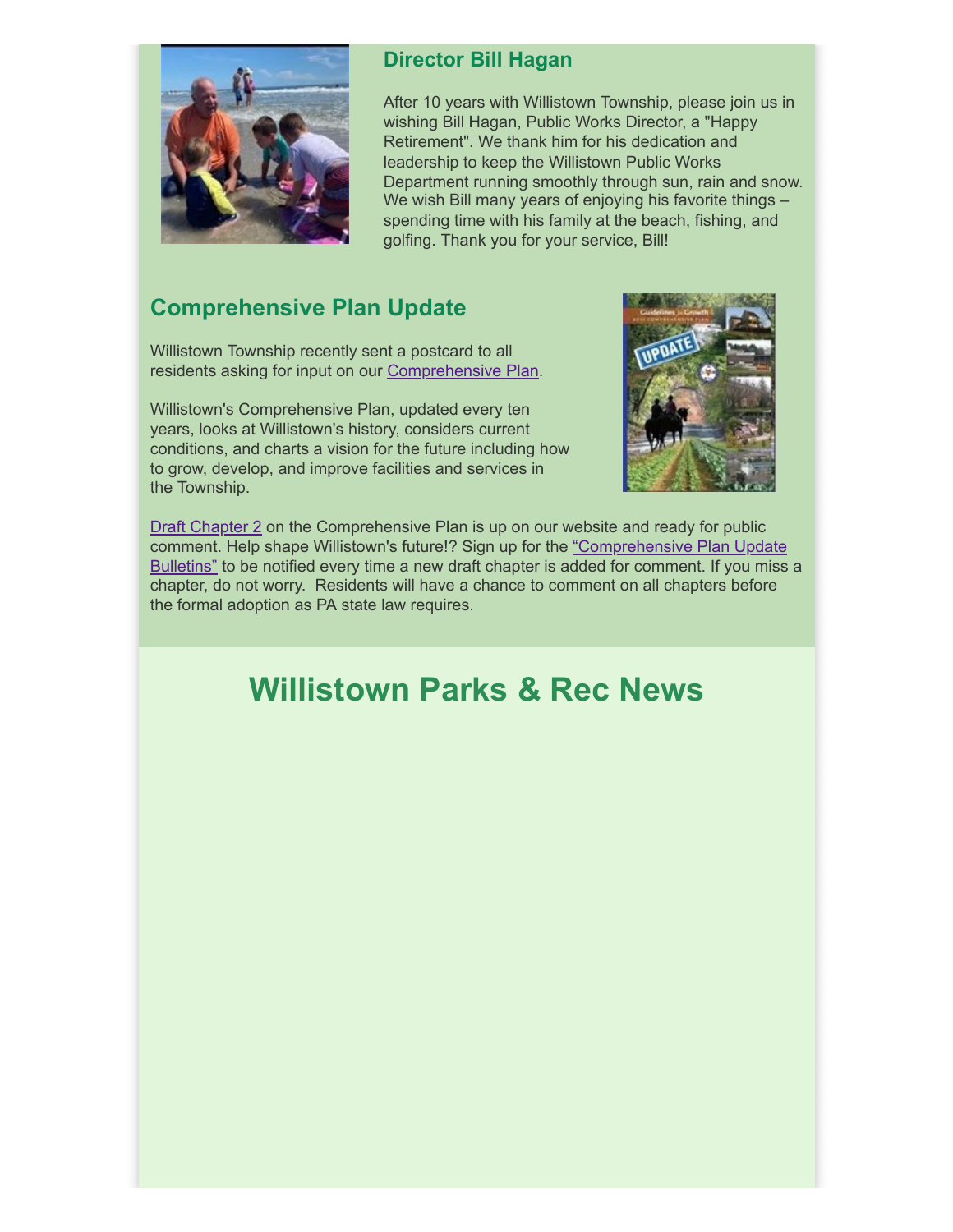

# **CRC STREAM CLEANUP SITE OKEHOCKING PRESERVE** March 26 9-11:30



### **Stream Clean Up at Okehocking Preserve** *Join Willistown Parks and Rec and CRC Watersheds Association*

Join us for a spring cleaning on our watersheds! Be a part of the 24th Annual Chester Ridley Crum Watersheds Association regional streams cleanup at Willistown's Okehocking Preserve. [Get all the details here.](https://www.willistown.pa.us/327/CRC-Streams-Cleanup) Registration is required. In 2021, the Stream Clean up collected 12 tons of trash from 30 sites throughout the Chester, Ridley, and Crum Creek watersheds!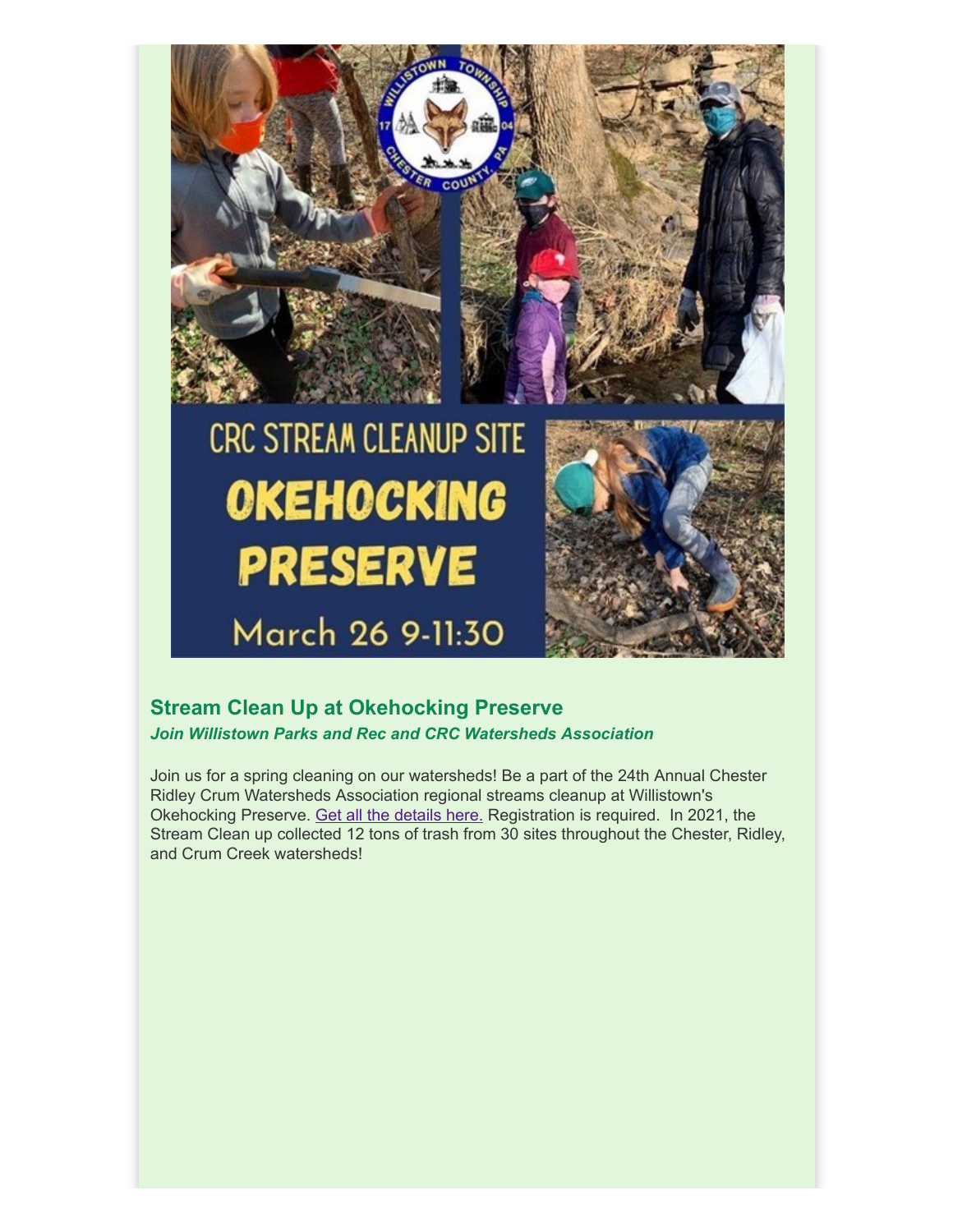

### **Leashed Dogs Required in Willistown Parks & Preserves**

Willistown Parks and Recreation would like to remind residents to keep dogs leashed in Willistown parks and preserves except in one designated area.

As a good park visitor, you can: Keep dogs safe and parks clean Prevent bites and fights Reduce stress for everyone

[The ONLY properties where leashed dogs are permitted are F](https://www.willistown.pa.us/Facilities/Facility/Details/Duffryn-Trail-16)[ox Hollow](https://www.willistown.pa.us/Facilities/Facility/Details/Fox-Hollow-Trail-14) [and Duffryn](https://www.willistown.pa.us/Facilities/Facility/Details/Duffryn-Trail-16) Trails, and [Okehocking,](https://www.willistown.pa.us/Facilities/Facility/Details/Okehocking-Preserve-6) [Serpentine](https://www.willistown.pa.us/Facilities/Facility/Details/Serpentine-Preserve-12), and [Sugartown](https://www.willistown.pa.us/Facilities/Facility/Details/Sugartown-Preserve-7) Preserves.

[The ONLY area dogs are permitted off leash on Willistown Township property is the leash](https://www.willistown.pa.us/DocumentCenter/View/255/OkehockingRecreationMap7-10-19?bidId&fbclid=IwAR3zgpDmisdZ2VG52At1865zbaU1Azs6eOuKCTaELLQKB0rp9hIyN_7r0yw)free field in Okehocking Preserve.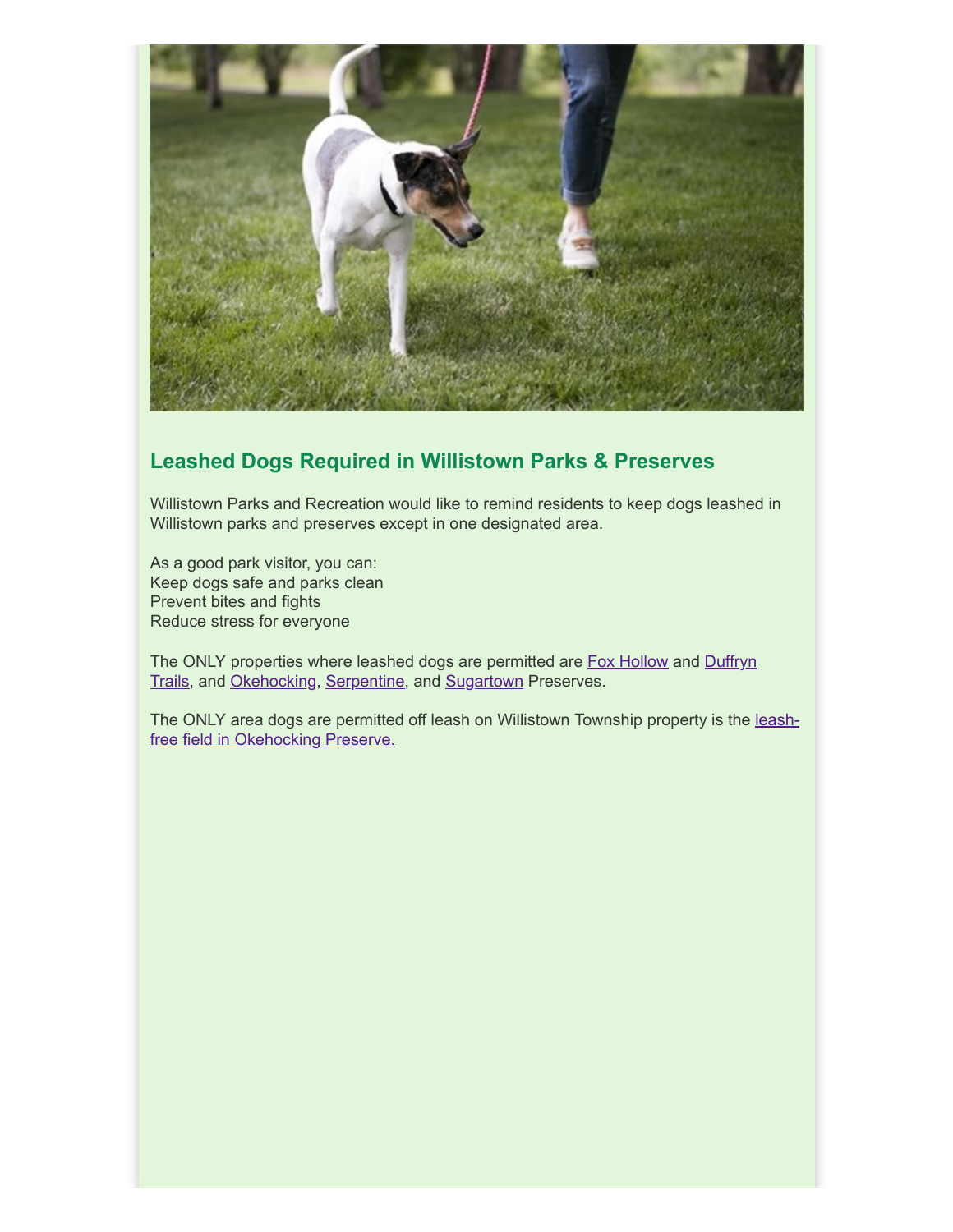

### **Park Parties Are Back!**

Save the date for summer fun in beautiful [Greentree Park.](https://www.willistown.pa.us/Facilities/Facility/Details/Greentree-Park-2)

Greentree In Tune & On Tap 5:30-8:30pm The Sun Brothers *June 14, Rain Date June 17* Beg, Borrow, and Steel *July 20, Rain Date July 22* The Fraction *September 13, Rain Date September 15*

School's Out - *Let's GO WilMa!* 5-8pm *June 21, Rain Date June 23*

Willistown Country Fair 5-8pm *August 23, Rain Date 25*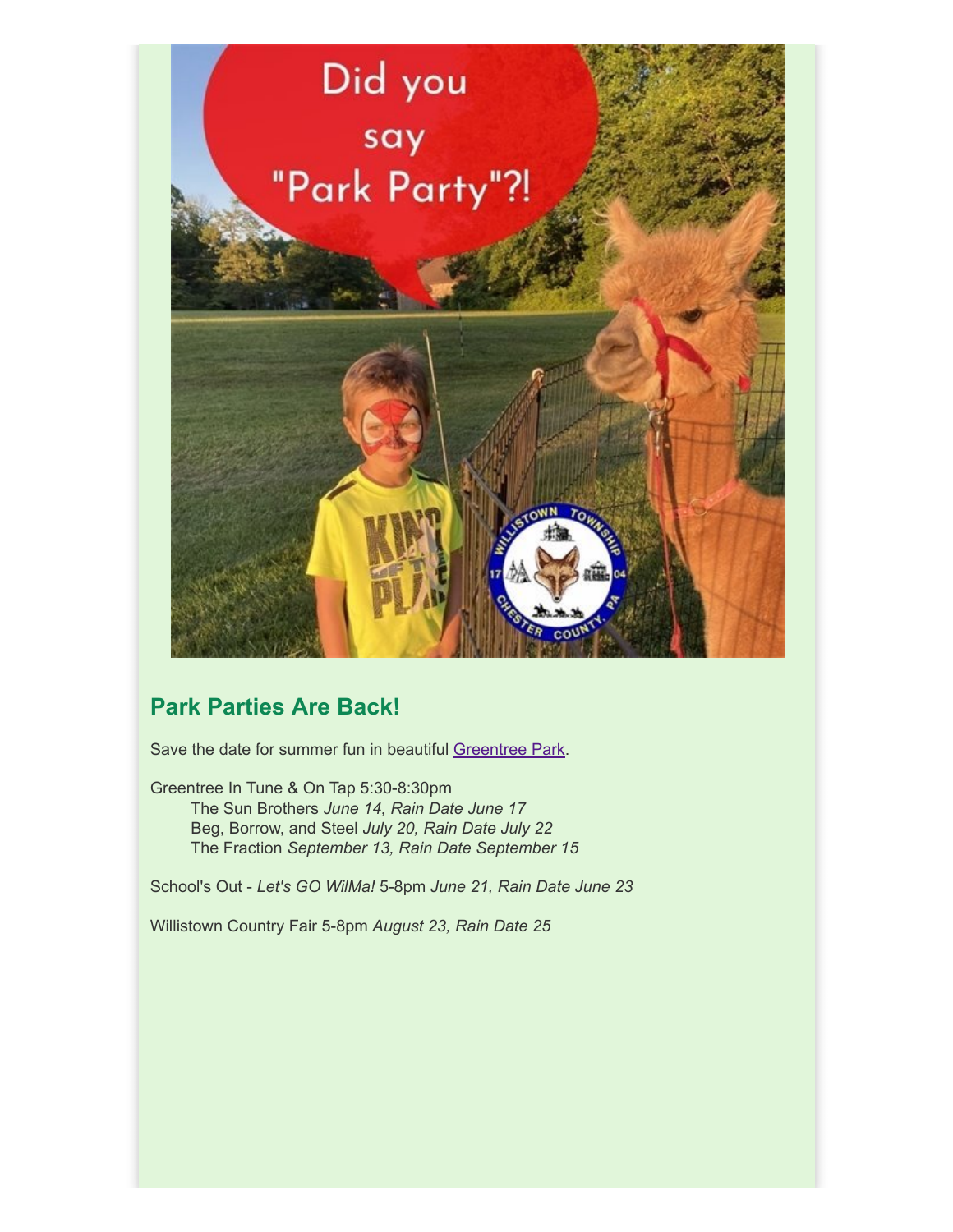

## WILLIETOWN.PA.UE

### **Willistown Summer Fun Camps Are Back**

Willistown Township summer fun camps will be returning for grades K - 5 to Sugartown Elementary School for 8 fun-filled weeks, June 20- August 12, 2022. Residents and nonresidents can register for 1 week or all 8 weeks. We offer full and half-day options, plus before and after care is available. Themes change every week. Registration is now open. For more information visit our [Summer Camp](https://www.willistown.pa.us/264/Camps) page.

### **Community News**

### **Paoli Library News**

Is this the year you finally plant a garden? The library can help you get started, with books on planting a basic vegetable garden or flower garden. There are also titles covering more specialized areas, such as shade gardening or cultivating roses. Join the Delaware Nature Society on March 28 for [Magical Stories of Mid-Atlantic Trees.](https://ccls.libcal.com/event/8805974)

[On March 24, the Chester County History Center presents Many Nations of Chester](https://ccls.libcal.com/event/8884415) County, exploring 300 years of migration to this area. Recurring adult programs in include **Zen meditation** and guided [meditation for relaxation and healing](https://ccls.libcal.com/event/8699210).

For the little ones, the return of warmer weather means that we can hold **Family Storytime** in Strafford Park on Wednesday afternoons. Families can also [Zoom into Storytime](https://ccls.libcal.com/event/8901794) on [Wednesday mornings. Preschoolers and school age children are invited to pick up Grab](https://ccls.libcal.com/event/8906939) and Go kits on Thursdays for craft-y science learning.

Both Tredyffrin Library and Paoli Library are open Monday–Saturday for in-person